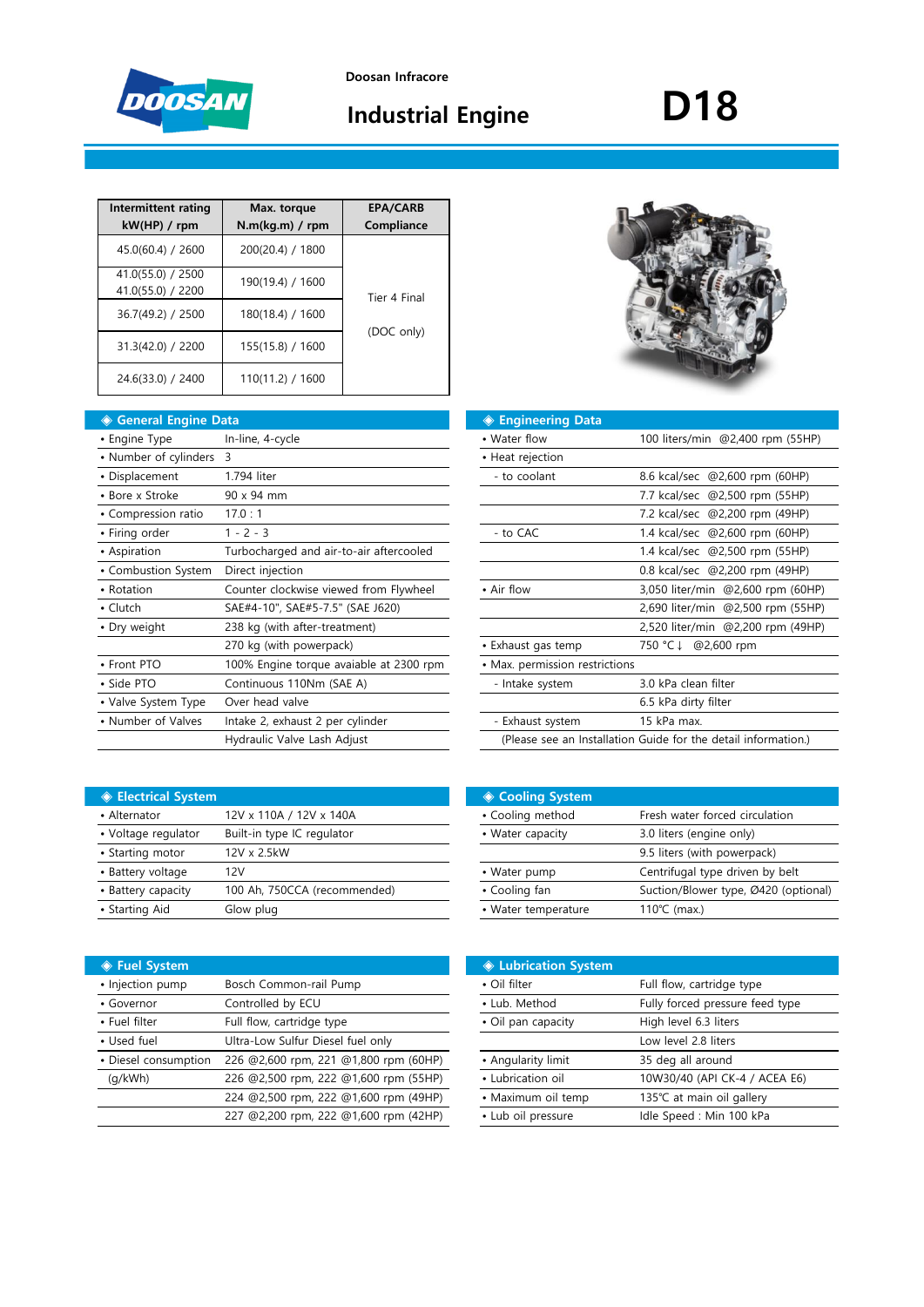

|       |      | Power     |           | Torque    |      |
|-------|------|-----------|-----------|-----------|------|
| speed | kW   | <b>PS</b> | <b>HP</b> | <b>Nm</b> | kgm  |
| 1000  | 16.8 | 22.8      | 22.5      | 160.0     | 16.3 |
| 1200  | 22.6 | 30.8      | 30.3      | 180.0     | 18.4 |
| 1400  | 27.1 | 36.9      | 36.4      | 185.0     | 18.9 |
| 1600  | 31.8 | 43.3      | 42.7      | 190.0     | 19.4 |
| 1800  | 37.7 | 51.3      | 50.6      | 200.0     | 20.4 |
| 2000  | 40.1 | 54.5      | 53.7      | 191.3     | 19.5 |
| 2200  | 42.1 | 57.2      | 56.4      | 182.7     | 18.6 |
| 2400  | 43.7 | 59.4      | 58.6      | 174.0     | 17.7 |
| 2600  | 45.0 | 61.2      | 60.4      | 165.3     | 16.9 |
| 2700  | 36.8 | 50.0      | 49.3      | 130.0     | 13.3 |



| <b>Torque</b> |      |       |      | Power     |           |           | <b>Torque</b> |
|---------------|------|-------|------|-----------|-----------|-----------|---------------|
|               | kgm  | speed | kW   | <b>PS</b> | <b>HP</b> | <b>Nm</b> | kgm           |
|               | 16.3 | 1000  | 16.8 | 22.8      | 22.5      | 160.0     | 16.3          |
|               | 18.4 | 1200  | 22.6 | 30.8      | 30.3      | 180.0     | 18.4          |
|               | 18.9 | 1400  | 27.1 | 36.9      | 36.4      | 185.0     | 18.9          |
|               | 19.4 | 1600  | 31.8 | 43.3      | 42.7      | 190.0     | 19.4          |
|               | 20.4 | 1800  | 34.9 | 47.4      | 46.8      | 185.0     | 18.9          |
|               | 19.5 | 2000  | 37.7 | 51.3      | 50.6      | 180.0     | 18.4          |
|               | 18.6 | 2200  | 40.3 | 54.8      | 54.1      | 175.0     | 17.8          |
|               | 17.7 | 2400  | 41.0 | 55.7      | 54.9      | 163.0     | 16.6          |
|               | 16.9 | 2500  | 41.0 | 55.7      | 55.0      | 156.6     | 16.0          |
|               | 13.3 | 2600  | 34.0 | 46.3      | 45.6      | 125.0     | 12.7          |



### **41.0kW (55.0HP) @2200 36.7kW (49.2HP) @2500**



| ----- | ---- |      | ---- | .     |      |
|-------|------|------|------|-------|------|
| 1000  | 15.7 | 21.4 | 21.1 | 150.0 | 15.3 |
| 1200  | 20.1 | 27.3 | 27.0 | 160.0 | 16.3 |
| 1400  | 24.9 | 33.9 | 33.4 | 170.0 | 17.3 |
| 1600  | 30.2 | 41.0 | 40.4 | 180.0 | 18.4 |
| 1800  | 32.0 | 43.6 | 43.0 | 170.0 | 17.3 |
| 2000  | 33.5 | 45.6 | 44.9 | 160.0 | 16.3 |
| 2200  | 34.6 | 47.0 | 46.3 | 150.0 | 15.3 |
| 2400  | 35.9 | 48.9 | 48.2 | 143.0 | 14.6 |
| 2500  | 36.7 | 49.8 | 49.2 | 140.0 | 14.3 |
| 2600  | 27.2 | 37.0 | 36.5 | 100.0 | 10.2 |

## **31.3kW (42.0HP) @2200 24.6kW (33.0HP) @2400**





|       |      | $\sim$ |           |           | <u>i viyuv</u> |
|-------|------|--------|-----------|-----------|----------------|
| speed | kW   | PS     | <b>HP</b> | <b>Nm</b> | kgm            |
| 1000  | 10.5 | 14.2   | 14.0      | 100.0     | 10.2           |
| 1200  | 13.3 | 18.1   | 17.9      | 106.0     | 10.8           |
| 1400  | 15.8 | 21.5   | 21.2      | 108.0     | 11.0           |
| 1600  | 18.4 | 25.1   | 24.7      | 110.0     | 11.2           |
| 1800  | 20.4 | 27.7   | 27.3      | 108.0     | 11.0           |
| 2000  | 22.0 | 29.9   | 29.5      | 105.0     | 10.7           |
| 2200  | 23.7 | 32.3   | 31.8      | 103.0     | 10.5           |
| 2400  | 24.6 | 33.5   | 33.0      | 97.9      | 10.0           |
| 2500  | 23.1 | 31.4   | 31.0      | 88.2      | 9.0            |

#### **◈ Performance Curve Output : Gross Intermittent SAE J1995**